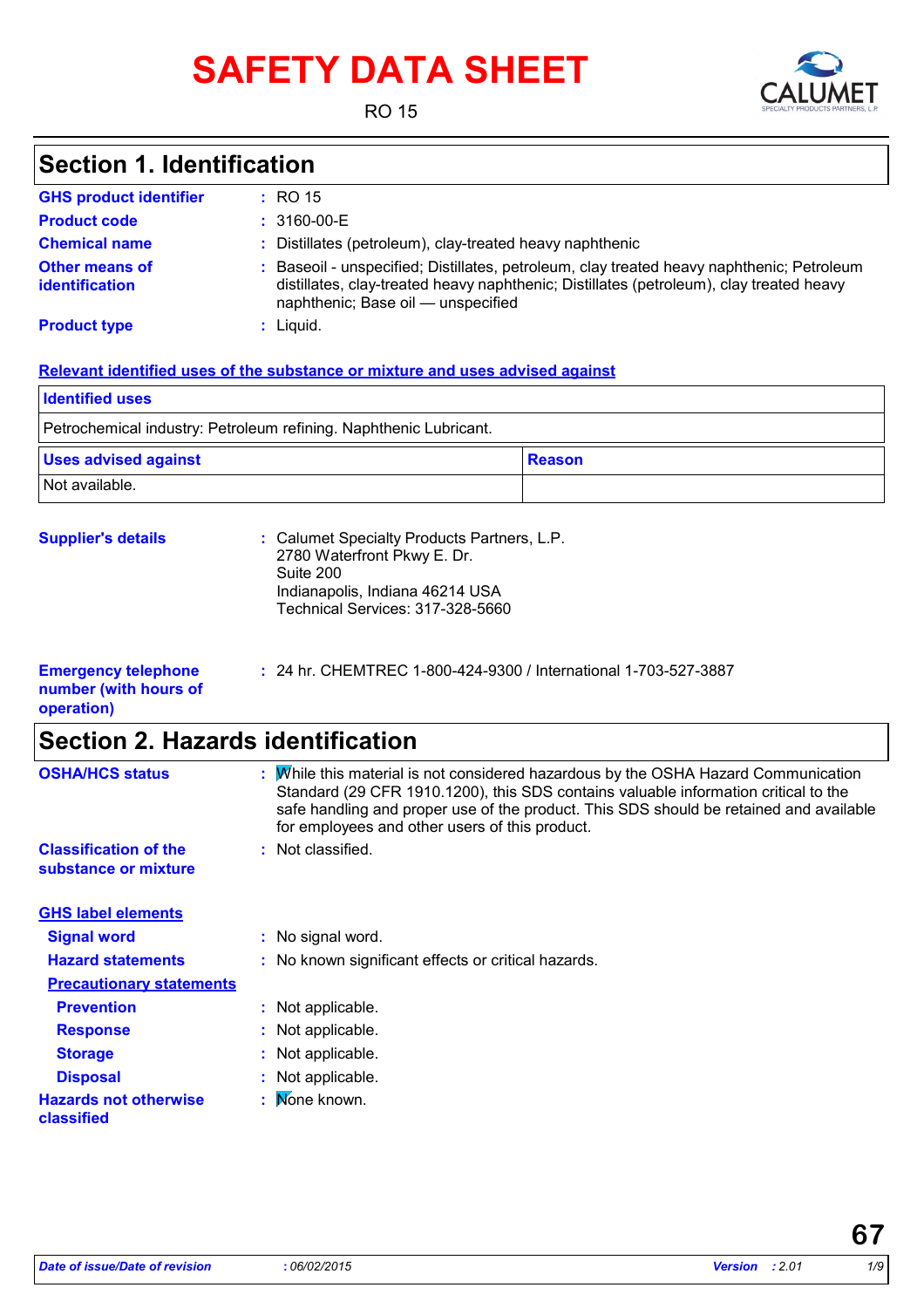## **Section 3. Composition/information on ingredients**

| <b>Substance/mixture</b>                       | : Substance                                                                                                                                                                                                              |
|------------------------------------------------|--------------------------------------------------------------------------------------------------------------------------------------------------------------------------------------------------------------------------|
| <b>Chemical name</b>                           | : Distillates (petroleum), clay-treated heavy naphthenic                                                                                                                                                                 |
| <b>Other means of</b><br><b>identification</b> | Baseoil - unspecified; Distillates, petroleum, clay treated heavy naphthenic; Petroleum<br>distillates, clay-treated heavy naphthenic; Distillates (petroleum), clay treated heavy<br>naphthenic; Base oil — unspecified |

### **CAS number/other identifiers**

| <b>CAS number</b>                                      | 64742-44-5 |               |                   |
|--------------------------------------------------------|------------|---------------|-------------------|
| <b>Ingredient name</b>                                 |            | $\frac{1}{2}$ | <b>CAS number</b> |
| Distillates (petroleum), clay-treated heavy naphthenic |            | 100           | 64742-44-5        |

Any concentration shown as a range is to protect confidentiality or is due to batch variation.

**There are no additional ingredients present which, within the current knowledge of the supplier and in the concentrations applicable, are classified as hazardous to health or the environment and hence require reporting in this section.**

**Occupational exposure limits, if available, are listed in Section 8.**

## **Section 4. First aid measures**

### **Description of necessary first aid measures**

| <b>Eye contact</b>  | : Immediately flush eyes with plenty of water, occasionally lifting the upper and lower<br>eyelids. Check for and remove any contact lenses. Get medical attention if irritation<br>occurs.                                                                                                                                                            |
|---------------------|--------------------------------------------------------------------------------------------------------------------------------------------------------------------------------------------------------------------------------------------------------------------------------------------------------------------------------------------------------|
| <b>Inhalation</b>   | : Remove victim to fresh air and keep at rest in a position comfortable for breathing. Get<br>medical attention if symptoms occur.                                                                                                                                                                                                                     |
| <b>Skin contact</b> | : Flush contaminated skin with plenty of water. Remove contaminated clothing and<br>shoes. Get medical attention if symptoms occur.                                                                                                                                                                                                                    |
| <b>Ingestion</b>    | : Wash out mouth with water. Remove victim to fresh air and keep at rest in a position<br>comfortable for breathing. If material has been swallowed and the exposed person is<br>conscious, give small quantities of water to drink. Do not induce vomiting unless<br>directed to do so by medical personnel. Get medical attention if symptoms occur. |

### **Most important symptoms/effects, acute and delayed**

| <b>Potential acute health effects</b> |                                                                                                                                |
|---------------------------------------|--------------------------------------------------------------------------------------------------------------------------------|
| Eye contact                           | : No known significant effects or critical hazards.                                                                            |
| <b>Inhalation</b>                     | : No known significant effects or critical hazards.                                                                            |
| <b>Skin contact</b>                   | : No known significant effects or critical hazards.                                                                            |
| <b>Ingestion</b>                      | : No known significant effects or critical hazards.                                                                            |
| <b>Over-exposure signs/symptoms</b>   |                                                                                                                                |
| Eye contact                           | : No specific data.                                                                                                            |
| <b>Inhalation</b>                     | : No specific data.                                                                                                            |
| <b>Skin contact</b>                   | $\mathbf{N}$ Mo specific data.                                                                                                 |
| <b>Ingestion</b>                      | No specific data.                                                                                                              |
|                                       | Indication of immediate medical attention and special treatment needed, if necessary                                           |
| <b>Notes to physician</b>             | : Treat symptomatically. Contact poison treatment specialist immediately if large<br>quantities have been ingested or inhaled. |
| <b>Specific treatments</b>            | : No specific treatment.                                                                                                       |
| <b>Protection of first-aiders</b>     | : No action shall be taken involving any personal risk or without suitable training.                                           |

### **See toxicological information (Section 11)**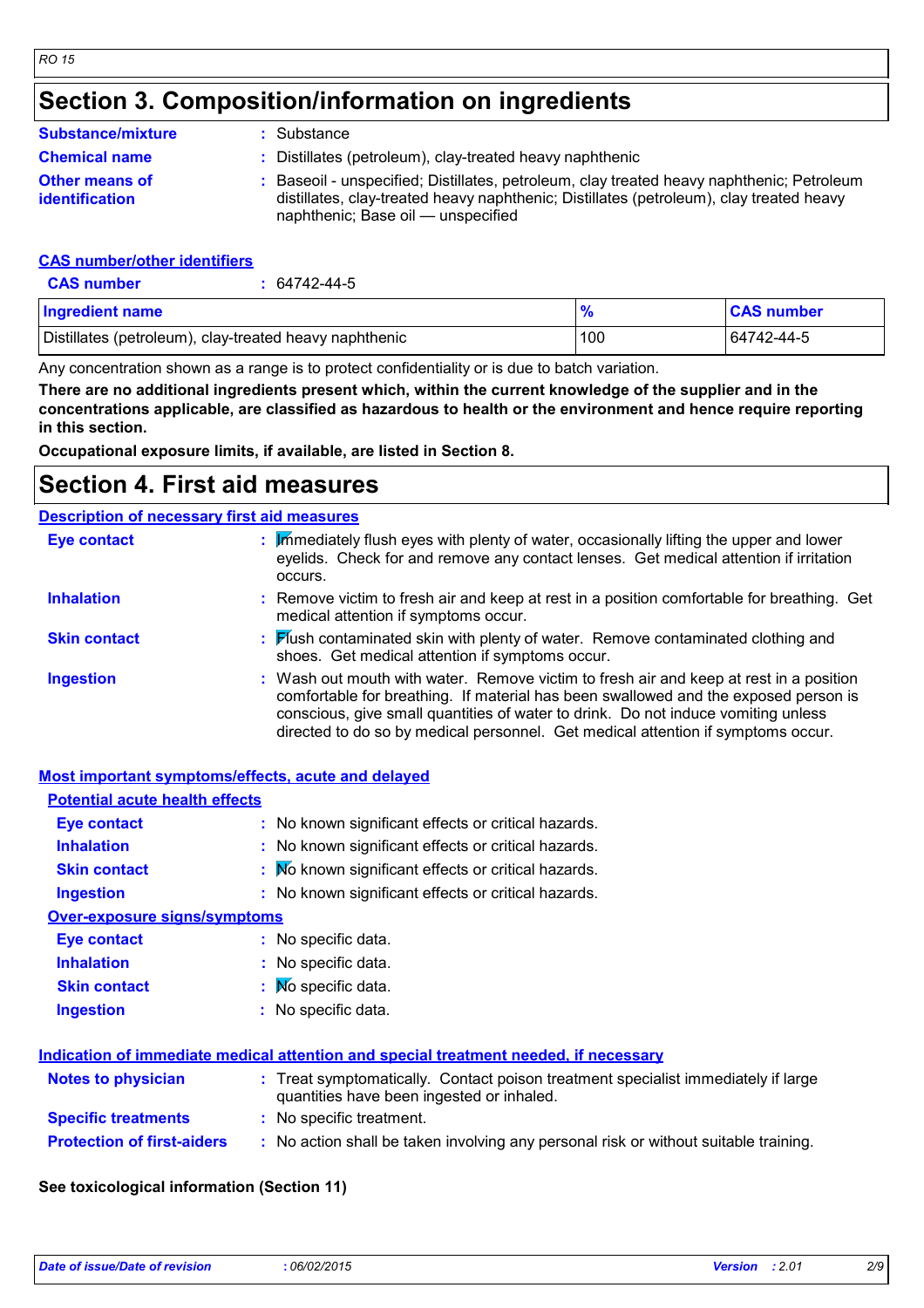## **Section 5. Fire-fighting measures**

| <b>Extinguishing media</b>                               |                                                                                                                                                                                                     |
|----------------------------------------------------------|-----------------------------------------------------------------------------------------------------------------------------------------------------------------------------------------------------|
| <b>Suitable extinguishing</b><br>media                   | $\mathbf{B}$ Use an extinguishing agent suitable for the surrounding fire.                                                                                                                          |
| <b>Unsuitable extinguishing</b><br>media                 | : Do not use water jet.                                                                                                                                                                             |
| <b>Specific hazards arising</b><br>from the chemical     | : In a fire or if heated, a pressure increase will occur and the container may burst.                                                                                                               |
| <b>Hazardous thermal</b><br>decomposition products       | Decomposition products may include the following materials:<br>carbon dioxide<br>carbon monoxide                                                                                                    |
| <b>Special protective actions</b><br>for fire-fighters   | : Promptly isolate the scene by removing all persons from the vicinity of the incident if<br>there is a fire. No action shall be taken involving any personal risk or without suitable<br>training. |
| <b>Special protective</b><br>equipment for fire-fighters | : Fire-fighters should wear appropriate protective equipment and self-contained breathing<br>apparatus (SCBA) with a full face-piece operated in positive pressure mode.                            |

## **Section 6. Accidental release measures**

|                                                       | <b>Personal precautions, protective equipment and emergency procedures</b>                                                                                                                                                                                                                                                                                                                                                                                                                                                                                                                 |
|-------------------------------------------------------|--------------------------------------------------------------------------------------------------------------------------------------------------------------------------------------------------------------------------------------------------------------------------------------------------------------------------------------------------------------------------------------------------------------------------------------------------------------------------------------------------------------------------------------------------------------------------------------------|
| For non-emergency<br>personnel                        | : No action shall be taken involving any personal risk or without suitable training.<br>Evacuate surrounding areas. Keep unnecessary and unprotected personnel from<br>entering. Do not touch or walk through spilled material. Put on appropriate personal<br>protective equipment.                                                                                                                                                                                                                                                                                                       |
| For emergency responders :                            | If specialised clothing is required to deal with the spillage, take note of any information<br>in Section 8 on suitable and unsuitable materials. See also the information in "For non-<br>emergency personnel".                                                                                                                                                                                                                                                                                                                                                                           |
| <b>Environmental precautions</b>                      | : Avoid dispersal of spilled material and runoff and contact with soil, waterways, drains<br>and sewers. Inform the relevant authorities if the product has caused environmental<br>pollution (sewers, waterways, soil or air).                                                                                                                                                                                                                                                                                                                                                            |
| Methods and materials for containment and cleaning up |                                                                                                                                                                                                                                                                                                                                                                                                                                                                                                                                                                                            |
| <b>Small spill</b>                                    | : Stop leak if without risk. Move containers from spill area. Dilute with water and mop up<br>if water-soluble. Alternatively, or if water-insoluble, absorb with an inert dry material and<br>place in an appropriate waste disposal container. Dispose of via a licensed waste<br>disposal contractor.                                                                                                                                                                                                                                                                                   |
| <b>Large spill</b>                                    | : Stop leak if without risk. Move containers from spill area. Prevent entry into sewers,<br>water courses, basements or confined areas. Wash spillages into an effluent treatment<br>plant or proceed as follows. Contain and collect spillage with non-combustible,<br>absorbent material e.g. sand, earth, vermiculite or diatomaceous earth and place in<br>container for disposal according to local regulations (see Section 13). Dispose of via a<br>licensed waste disposal contractor. Note: see Section 1 for emergency contact<br>information and Section 13 for waste disposal. |

## **Section 7. Handling and storage**

### **Precautions for safe handling**

| <b>Protective measures</b><br><b>Advice on general</b><br>occupational hygiene | : Put on appropriate personal protective equipment (see Section 8).<br>: Eating, drinking and smoking should be prohibited in areas where this material is<br>handled, stored and processed. Workers should wash hands and face before eating,<br>drinking and smoking. Remove contaminated clothing and protective equipment before<br>entering eating areas. See also Section 8 for additional information on hygiene<br>measures. |
|--------------------------------------------------------------------------------|--------------------------------------------------------------------------------------------------------------------------------------------------------------------------------------------------------------------------------------------------------------------------------------------------------------------------------------------------------------------------------------------------------------------------------------|
|--------------------------------------------------------------------------------|--------------------------------------------------------------------------------------------------------------------------------------------------------------------------------------------------------------------------------------------------------------------------------------------------------------------------------------------------------------------------------------------------------------------------------------|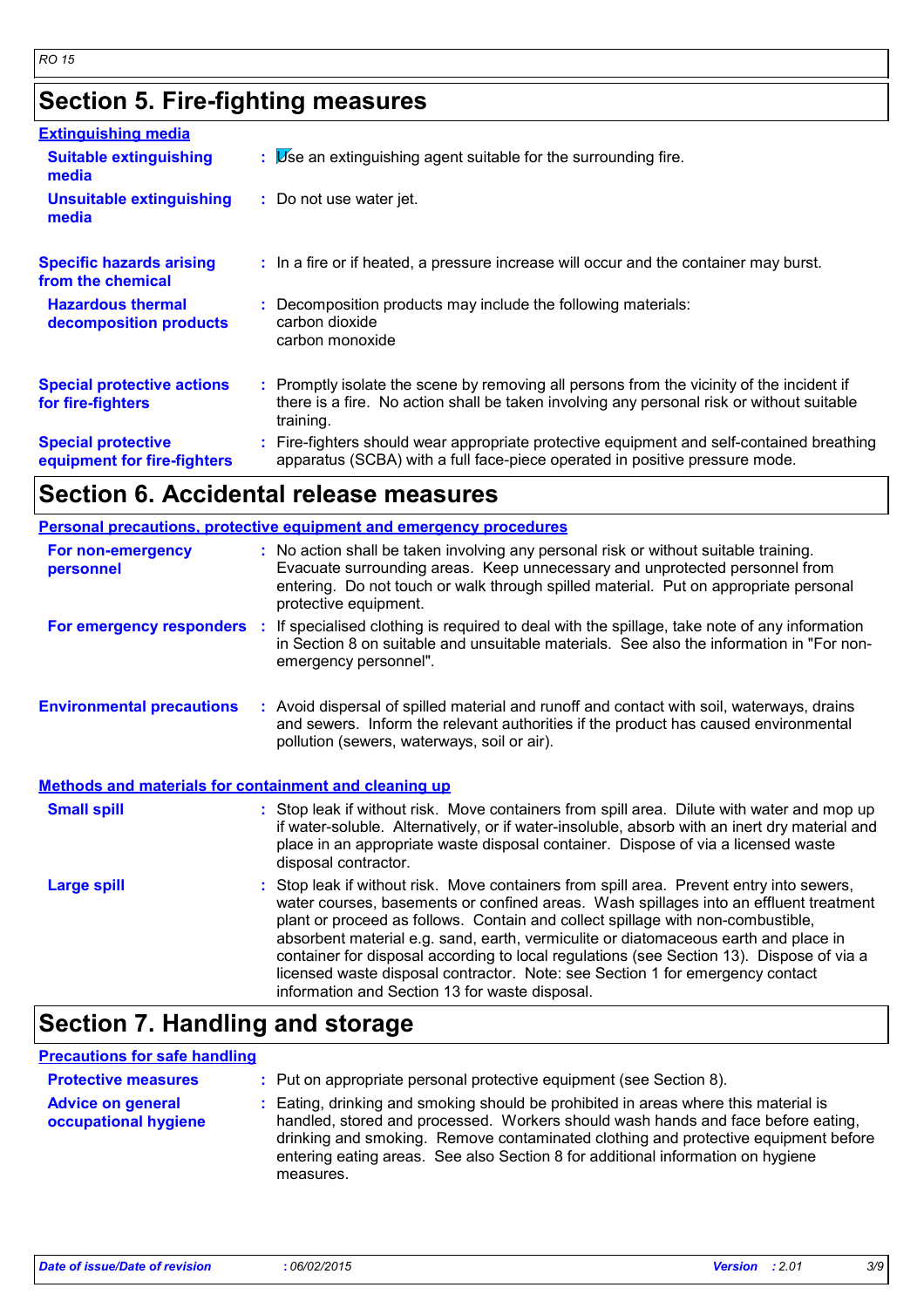## **Section 7. Handling and storage**

| <b>Conditions for safe storage,</b> | : Store in accordance with local regulations. Store in original container protected from                                                                                   |
|-------------------------------------|----------------------------------------------------------------------------------------------------------------------------------------------------------------------------|
| including any                       | direct sunlight in a dry, cool and well-ventilated area, away from incompatible materials                                                                                  |
| <b>incompatibilities</b>            | (see Section 10) and food and drink. Keep container tightly closed and sealed until<br>ready for use. Containers that have been opened must be carefully resealed and kept |
|                                     | upright to prevent leakage. Do not store in unlabeled containers. Use appropriate                                                                                          |
|                                     | containment to avoid environmental contamination.                                                                                                                          |

## **Section 8. Exposure controls/personal protection**

### **Control parameters**

### **Occupational exposure limits**

| <b>Ingredient name</b>                                 | <b>Exposure limits</b>                                                                                                                                                                                                                                                                                                         |
|--------------------------------------------------------|--------------------------------------------------------------------------------------------------------------------------------------------------------------------------------------------------------------------------------------------------------------------------------------------------------------------------------|
| Distillates (petroleum), clay-treated heavy naphthenic | <b>ACGIH TLV (United States, 4/2014).</b><br>TWA: 5 mg/m <sup>3</sup> 8 hours. Form: Inhalable<br>fraction<br>NIOSH REL (United States, 10/2013).<br>TWA: 5 mg/m <sup>3</sup> 10 hours. Form: Mist<br>STEL: 10 mg/m <sup>3</sup> 15 minutes. Form: Mist<br><b>OSHA PEL (United States, 2/2013).</b><br>TWA: 5 $mg/m3$ 8 hours. |

| <b>Appropriate engineering</b>                   | : Good general ventilation should be sufficient to control worker exposure to airborne                                                                                                                                                                                                                                          |
|--------------------------------------------------|---------------------------------------------------------------------------------------------------------------------------------------------------------------------------------------------------------------------------------------------------------------------------------------------------------------------------------|
| <b>controls</b>                                  | contaminants.                                                                                                                                                                                                                                                                                                                   |
| <b>Environmental exposure</b><br><b>controls</b> | : Emissions from ventilation or work process equipment should be checked to ensure<br>they comply with the requirements of environmental protection legislation. In some<br>cases, fume scrubbers, filters or engineering modifications to the process equipment<br>will be necessary to reduce emissions to acceptable levels. |

## **Individual protection measures**

| <b>Hygiene measures</b>       | : Wash hands, forearms and face thoroughly after handling chemical products, before<br>eating, smoking and using the lavatory and at the end of the working period.<br>Appropriate techniques should be used to remove potentially contaminated clothing.<br>Wash contaminated clothing before reusing. Ensure that eyewash stations and safety<br>showers are close to the workstation location. |
|-------------------------------|---------------------------------------------------------------------------------------------------------------------------------------------------------------------------------------------------------------------------------------------------------------------------------------------------------------------------------------------------------------------------------------------------|
| <b>Eye/face protection</b>    | : Safety eyewear complying with an approved standard should be used when a risk<br>assessment indicates this is necessary to avoid exposure to liquid splashes, mists,<br>gases or dusts. If contact is possible, the following protection should be worn, unless<br>the assessment indicates a higher degree of protection: safety glasses with side-<br>shields.                                |
| <b>Skin protection</b>        |                                                                                                                                                                                                                                                                                                                                                                                                   |
| <b>Hand protection</b>        | : Chemical-resistant, impervious gloves complying with an approved standard should be<br>worn at all times when handling chemical products if a risk assessment indicates this is<br>necessary.                                                                                                                                                                                                   |
| <b>Body protection</b>        | : Personal protective equipment for the body should be selected based on the task being<br>performed and the risks involved and should be approved by a specialist before<br>handling this product.                                                                                                                                                                                               |
| <b>Other skin protection</b>  | : Appropriate footwear and any additional skin protection measures should be selected<br>based on the task being performed and the risks involved and should be approved by a<br>specialist before handling this product.                                                                                                                                                                         |
| <b>Respiratory protection</b> | : Use a properly fitted, air-purifying or air-fed respirator complying with an approved<br>standard if a risk assessment indicates this is necessary. Respirator selection must be<br>based on known or anticipated exposure levels, the hazards of the product and the safe<br>working limits of the selected respirator.                                                                        |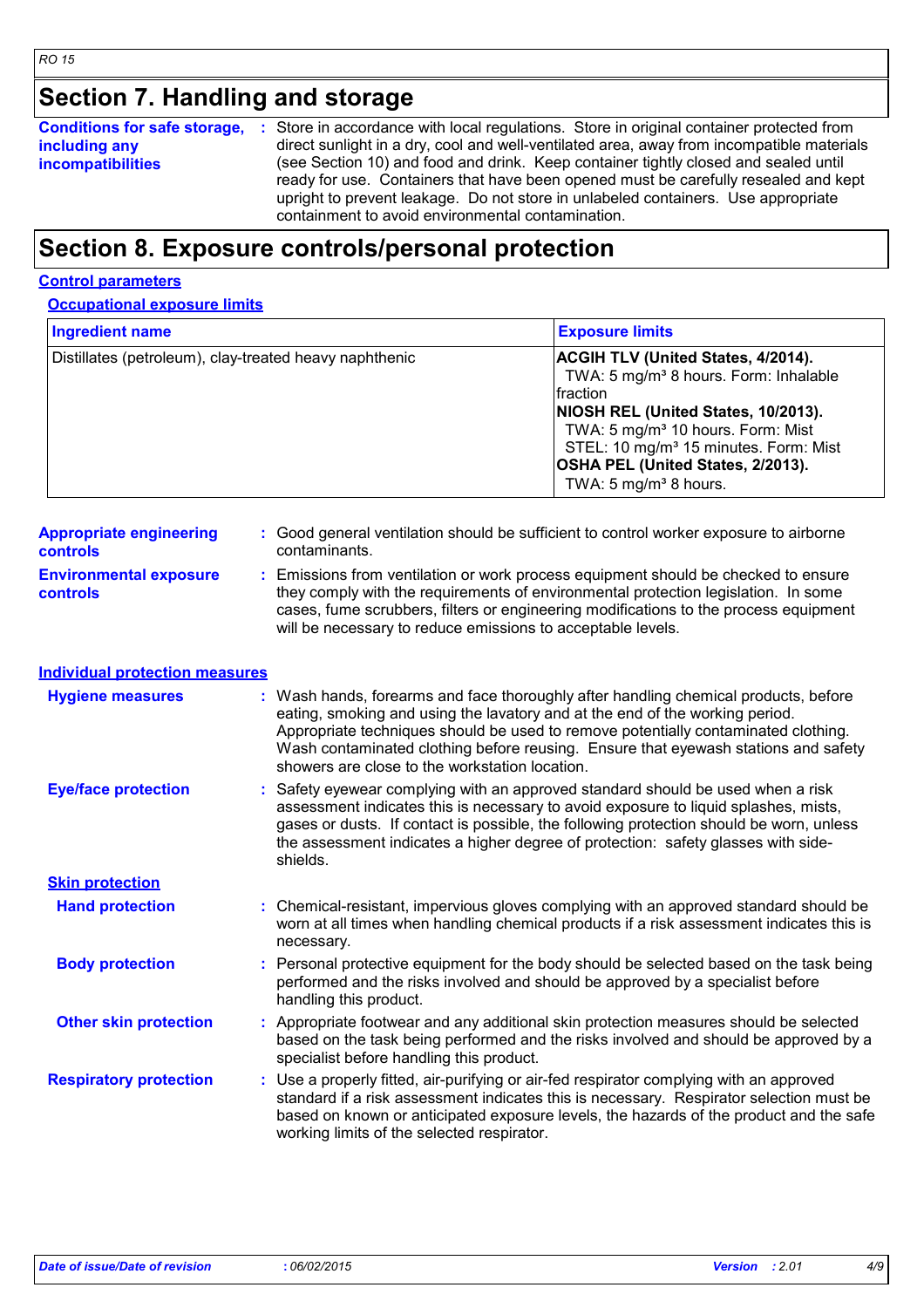## **Section 9. Physical and chemical properties**

| <b>Appearance</b>                                 |                                                                                                             |
|---------------------------------------------------|-------------------------------------------------------------------------------------------------------------|
| <b>Physical state</b>                             | : Liquid. [Viscous liquid.]                                                                                 |
| Color                                             | : Clear. Colorless to light yellow.                                                                         |
| Odor                                              | : Hydrocarbon.                                                                                              |
| <b>Odor threshold</b>                             | $:$ Not available.                                                                                          |
| pH                                                | $:$ Not available.                                                                                          |
| <b>Melting point</b>                              | : $0^{\circ}$ C (32 $^{\circ}$ F)                                                                           |
| <b>Boiling point</b>                              | : 207 to 750°C (404.6 to 1382°F)                                                                            |
| <b>Flash point</b>                                | : Closed cup: 98 to $344^{\circ}$ C (208.4 to 651.2 $^{\circ}$ F)<br>Open cup: 168°C (334.4°F) [Cleveland.] |
| <b>Evaporation rate</b>                           | : Not available.                                                                                            |
| <b>Flammability (solid, gas)</b>                  | : Not available.                                                                                            |
| Lower and upper explosive<br>(flammable) limits   | : Not available.                                                                                            |
| <b>Vapor pressure</b>                             | $:$ <0.011 kPa (<0.08 mm Hg) [room temperature]                                                             |
| <b>Vapor density</b>                              | $:$ Not available.                                                                                          |
| <b>Relative density</b>                           | : 0.916                                                                                                     |
| <b>Solubility</b>                                 | : Insoluble in the following materials: cold water and hot water.                                           |
| <b>Partition coefficient: n-</b><br>octanol/water | : 2 to 6                                                                                                    |
| <b>Auto-ignition temperature</b>                  | : Not available.                                                                                            |
| <b>Decomposition temperature</b>                  | : Not available.                                                                                            |
| <b>Viscosity</b>                                  | : Kinematic (40°C (104°F)): 0.3 cm <sup>2</sup> /s (30 cSt)                                                 |

## **Section 10. Stability and reactivity**

| <b>Reactivity</b>                                   | : No specific test data related to reactivity available for this product or its ingredients.              |
|-----------------------------------------------------|-----------------------------------------------------------------------------------------------------------|
| <b>Chemical stability</b>                           | : The product is stable.                                                                                  |
| <b>Possibility of hazardous</b><br><b>reactions</b> | : Under normal conditions of storage and use, hazardous reactions will not occur.                         |
| <b>Conditions to avoid</b>                          | : No specific data.                                                                                       |
| <b>Incompatible materials</b>                       | : No specific data.                                                                                       |
| <b>Hazardous decomposition</b><br>products          | : Under normal conditions of storage and use, hazardous decomposition products should<br>not be produced. |

## **Section 11. Toxicological information**

### **Information on toxicological effects**

### **Acute toxicity**

| <b>Product/ingredient name</b>                             | <b>Result</b>                   | <b>Species</b> | <b>Dose</b>                | <b>Exposure</b> |
|------------------------------------------------------------|---------------------------------|----------------|----------------------------|-----------------|
| Distillates (petroleum), clay-<br>treated heavy naphthenic | LC50 Inhalation Dusts and mists | Rat            | $>5.53$ mg/l               | 14 hours        |
|                                                            | ILD50 Dermal<br>LD50 Oral       | Rabbit<br>Rat  | >2000 mg/kg<br>>5000 mg/kg |                 |

### **Irritation/Corrosion**

Not available.

### **Sensitization**

*Date of issue/Date of revision* **:** *06/02/2015 Version : 2.01 5/9*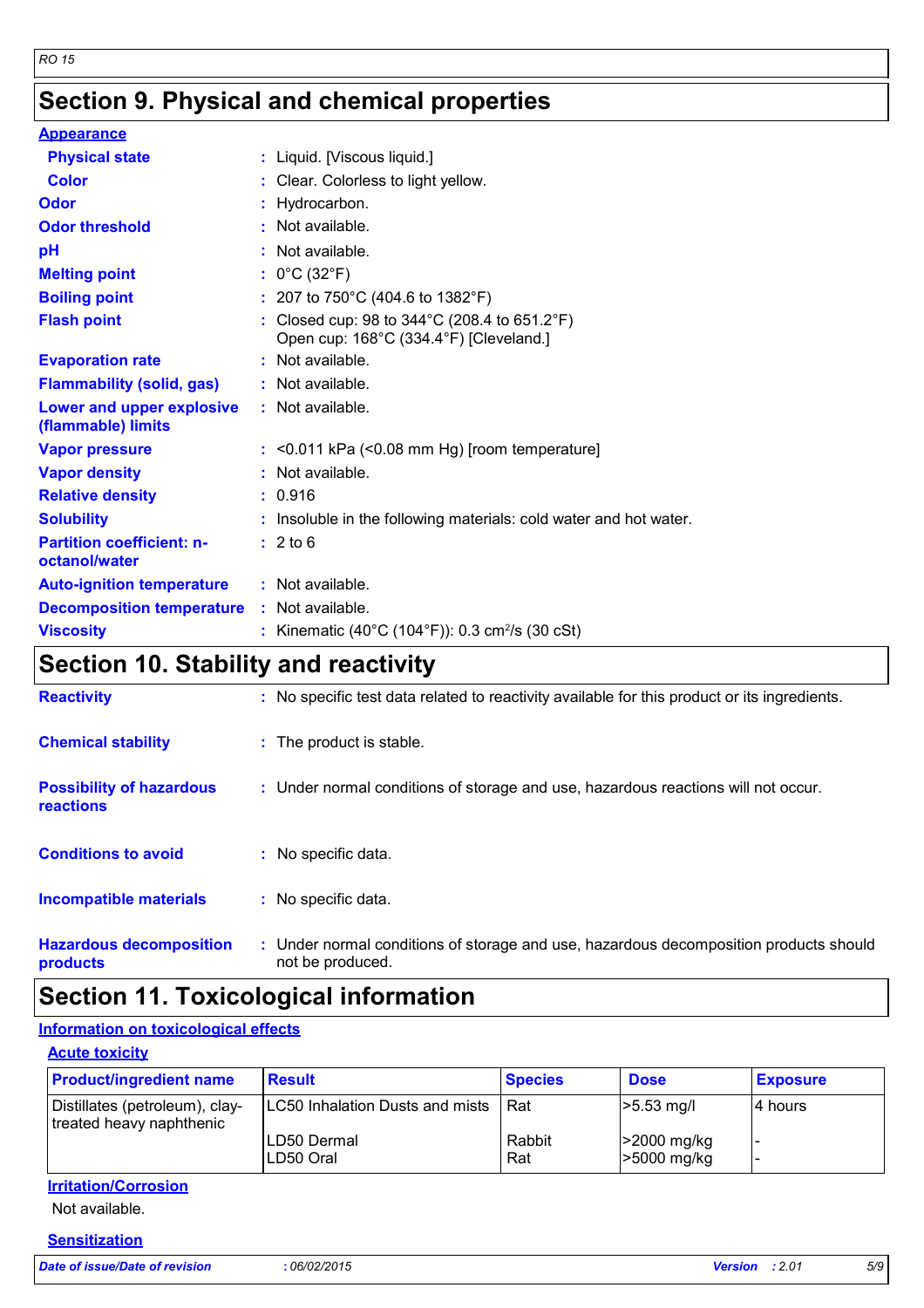## **Section 11. Toxicological information**

### Not available.

**Mutagenicity**

Not available.

### **Carcinogenicity**

Not available.

**Conclusion/Summary :** The classification as a carcinogen need not apply as it can be shown that the substance contains less than 3 % DMSO extract as measured by IP 346.

### **Reproductive toxicity**

Not available.

**Teratogenicity**

Not available.

### **Specific target organ toxicity (single exposure)**

Not available.

### **Specific target organ toxicity (repeated exposure)**

Not available.

### **Aspiration hazard**

Not available.

| Information on the likely | : Routes of entry anticipated: Oral, Dermal, Inhalation. |
|---------------------------|----------------------------------------------------------|
| routes of exposure        |                                                          |

### **Potential acute health effects**

**Short term exposure**

| Eye contact         | : No known significant effects or critical hazards. |
|---------------------|-----------------------------------------------------|
| <b>Inhalation</b>   | : No known significant effects or critical hazards. |
| <b>Skin contact</b> | : Mo known significant effects or critical hazards. |
| <b>Ingestion</b>    | : No known significant effects or critical hazards. |

### **Symptoms related to the physical, chemical and toxicological characteristics**

| <b>Eye contact</b>  | : No specific data.            |
|---------------------|--------------------------------|
| <b>Inhalation</b>   | : No specific data.            |
| <b>Skin contact</b> | $\mathbf{N}$ Mo specific data. |
| <b>Ingestion</b>    | : No specific data.            |

### **Delayed and immediate effects and also chronic effects from short and long term exposure**

| Date of issue/Date of revision                    | :06/02/2015                                         |
|---------------------------------------------------|-----------------------------------------------------|
| <b>Teratogenicity</b>                             | : No known significant effects or critical hazards. |
| <b>Mutagenicity</b>                               | : No known significant effects or critical hazards. |
| <b>Carcinogenicity</b>                            | : No known significant effects or critical hazards. |
| <b>General</b>                                    | : No known significant effects or critical hazards. |
| Not available.                                    |                                                     |
| <b>Potential chronic health effects</b>           |                                                     |
| <b>Potential delayed effects : Not available.</b> |                                                     |
| <b>Potential immediate</b><br>effects             | $:$ Not available.                                  |
| <b>Long term exposure</b>                         |                                                     |
| <b>Potential delayed effects</b>                  | $:$ Not available.                                  |
| <b>Potential immediate</b><br>effects             | : Not available.                                    |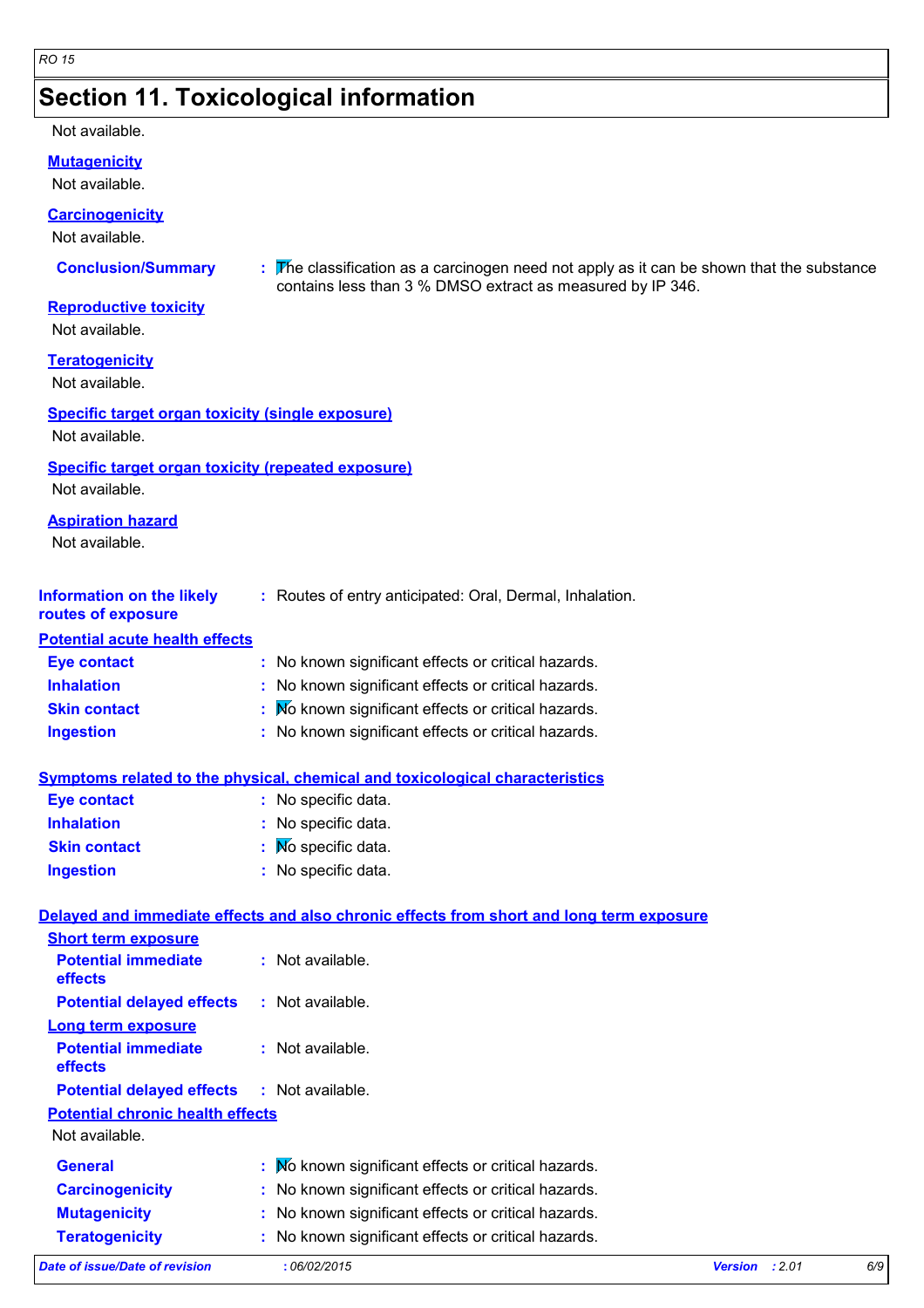## **Section 11. Toxicological information**

**Developmental effects** : No known significant effects or critical hazards.

**Fertility effects :** No known significant effects or critical hazards.

### **Numerical measures of toxicity**

### **Acute toxicity estimates**

Not available.

## **Section 12. Ecological information**

### **Toxicity**

| <b>Product/ingredient name</b>                             | <b>Result</b>          | <b>Species</b> | <b>Exposure</b> |
|------------------------------------------------------------|------------------------|----------------|-----------------|
| Distillates (petroleum), clay-<br>treated heavy naphthenic | Acute EC50 >100 mg/l   | Algae          | 72 hours        |
|                                                            | Acute EC50 >100 mg/l   | Daphnia        | 48 hours        |
|                                                            | Acute LC50 $>100$ mg/l | Fish           | 96 hours        |
|                                                            | Chronic NOEL >1 mg/l   | Daphnia        | 21 days         |

### **Persistence and degradability**

| <b>Product/ingredient name</b>                             | <b>Aquatic half-life</b> | <b>Photolysis</b> | Biodegradability |
|------------------------------------------------------------|--------------------------|-------------------|------------------|
| Distillates (petroleum), clay-<br>treated heavy naphthenic |                          |                   | <b>Inherent</b>  |

### **Bioaccumulative potential**

| <b>Product/ingredient name</b>                             | LogP <sub>ow</sub> | <b>BCF</b> | <b>Potential</b> |
|------------------------------------------------------------|--------------------|------------|------------------|
| Distillates (petroleum), clay-<br>treated heavy naphthenic | $2$ to 6           |            | high             |

### **Mobility in soil**

| <b>Soil/water partition</b> | $:$ Not available. |
|-----------------------------|--------------------|
| <b>coefficient (Koc)</b>    |                    |

### **Other adverse effects** : No known significant effects or critical hazards.

## **Section 13. Disposal considerations**

| <b>Disposal methods</b>    | : The generation of waste should be avoided or minimized wherever possible. Disposal<br>of this product, solutions and any by-products should at all times comply with the<br>requirements of environmental protection and waste disposal legislation and any<br>regional local authority requirements. Dispose of surplus and non-recyclable products<br>via a licensed waste disposal contractor. Waste should not be disposed of untreated to<br>the sewer unless fully compliant with the requirements of all authorities with jurisdiction.<br>Waste packaging should be recycled. Incineration or landfill should only be considered<br>when recycling is not feasible. This material and its container must be disposed of in a<br>safe way. Empty containers or liners may retain some product residues. Avoid<br>dispersal of spilled material and runoff and contact with soil, waterways, drains and<br>sewers. |
|----------------------------|----------------------------------------------------------------------------------------------------------------------------------------------------------------------------------------------------------------------------------------------------------------------------------------------------------------------------------------------------------------------------------------------------------------------------------------------------------------------------------------------------------------------------------------------------------------------------------------------------------------------------------------------------------------------------------------------------------------------------------------------------------------------------------------------------------------------------------------------------------------------------------------------------------------------------|
| <b>RCRA classification</b> | Not Regulated                                                                                                                                                                                                                                                                                                                                                                                                                                                                                                                                                                                                                                                                                                                                                                                                                                                                                                              |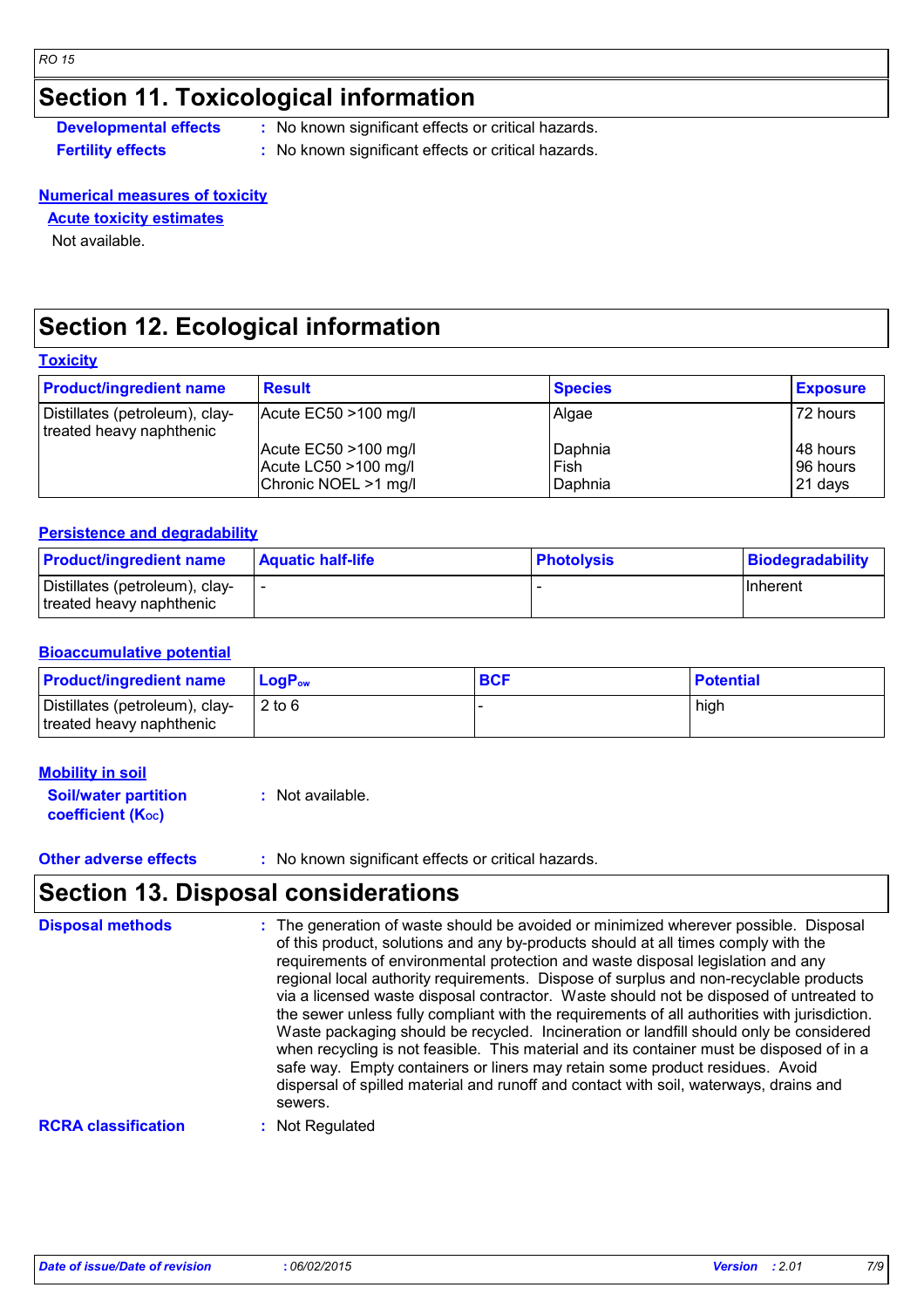## **Section 14. Transport information**

|           | <b>DOT Classification</b> | <b>TDG Classification</b> | <b>IMDG</b>    | IATA           |
|-----------|---------------------------|---------------------------|----------------|----------------|
| UN number | Not regulated.            | Not regulated.            | Not regulated. | Not regulated. |

**Special precautions for user** : Transport within user's premises: always transport in closed containers that are upright and secure. Ensure that persons transporting the product know what to do in the event of an accident or spillage.

**Transport in bulk according :** Not available. **to Annex II of MARPOL 73/78 and the IBC Code**

## **Section 15. Regulatory information**

| <b>U.S. Federal regulations</b>                                                   | : TSCA 8(a) CDR Exempt/Partial exemption: This material is listed or exempted.                             |  |
|-----------------------------------------------------------------------------------|------------------------------------------------------------------------------------------------------------|--|
|                                                                                   | This material is listed or exempted.                                                                       |  |
| <b>Clean Air Act Section 112</b><br>(b) Hazardous Air<br><b>Pollutants (HAPs)</b> | : Not listed                                                                                               |  |
| <b>Clean Air Act Section 602</b><br><b>Class I Substances</b>                     | : Not listed                                                                                               |  |
| <b>Clean Air Act Section 602</b><br><b>Class II Substances</b>                    | : Not listed                                                                                               |  |
| <b>DEA List I Chemicals</b><br>(Precursor Chemicals)                              | : Not listed                                                                                               |  |
| <b>DEA List II Chemicals</b><br><b>(Essential Chemicals)</b>                      | : Not listed                                                                                               |  |
| <b>SARA 302/304</b>                                                               |                                                                                                            |  |
| <b>Composition/information on ingredients</b>                                     |                                                                                                            |  |
| No products were found.                                                           |                                                                                                            |  |
| <b>SARA 304 RQ</b>                                                                | : Not applicable.                                                                                          |  |
| <b>SARA 311/312</b>                                                               |                                                                                                            |  |
| <b>Classification</b>                                                             | : Mot applicable.                                                                                          |  |
| <b>Composition/information on ingredients</b>                                     |                                                                                                            |  |
| No products were found.                                                           |                                                                                                            |  |
| <b>State regulations</b>                                                          |                                                                                                            |  |
| <b>Massachusetts</b>                                                              | : This material is not listed.                                                                             |  |
| <b>New York</b>                                                                   | : This material is not listed.                                                                             |  |
| <b>New Jersey</b>                                                                 | This material is listed.                                                                                   |  |
| <b>Pennsylvania</b>                                                               | : This material is not listed.                                                                             |  |
| <b>California Prop. 65</b>                                                        |                                                                                                            |  |
|                                                                                   | This product is not known to contain any chemicals currently listed as carcinogens or reproductive toxins. |  |
| <b>International lists</b>                                                        |                                                                                                            |  |
| <b>National inventory</b>                                                         |                                                                                                            |  |
| <b>Australia</b>                                                                  | : This material is listed or exempted.                                                                     |  |
| <b>Canada</b>                                                                     | : This material is listed or exempted.                                                                     |  |
| <b>China</b>                                                                      | : This material is listed or exempted.                                                                     |  |
| <b>Europe</b>                                                                     | This material is listed or exempted.                                                                       |  |